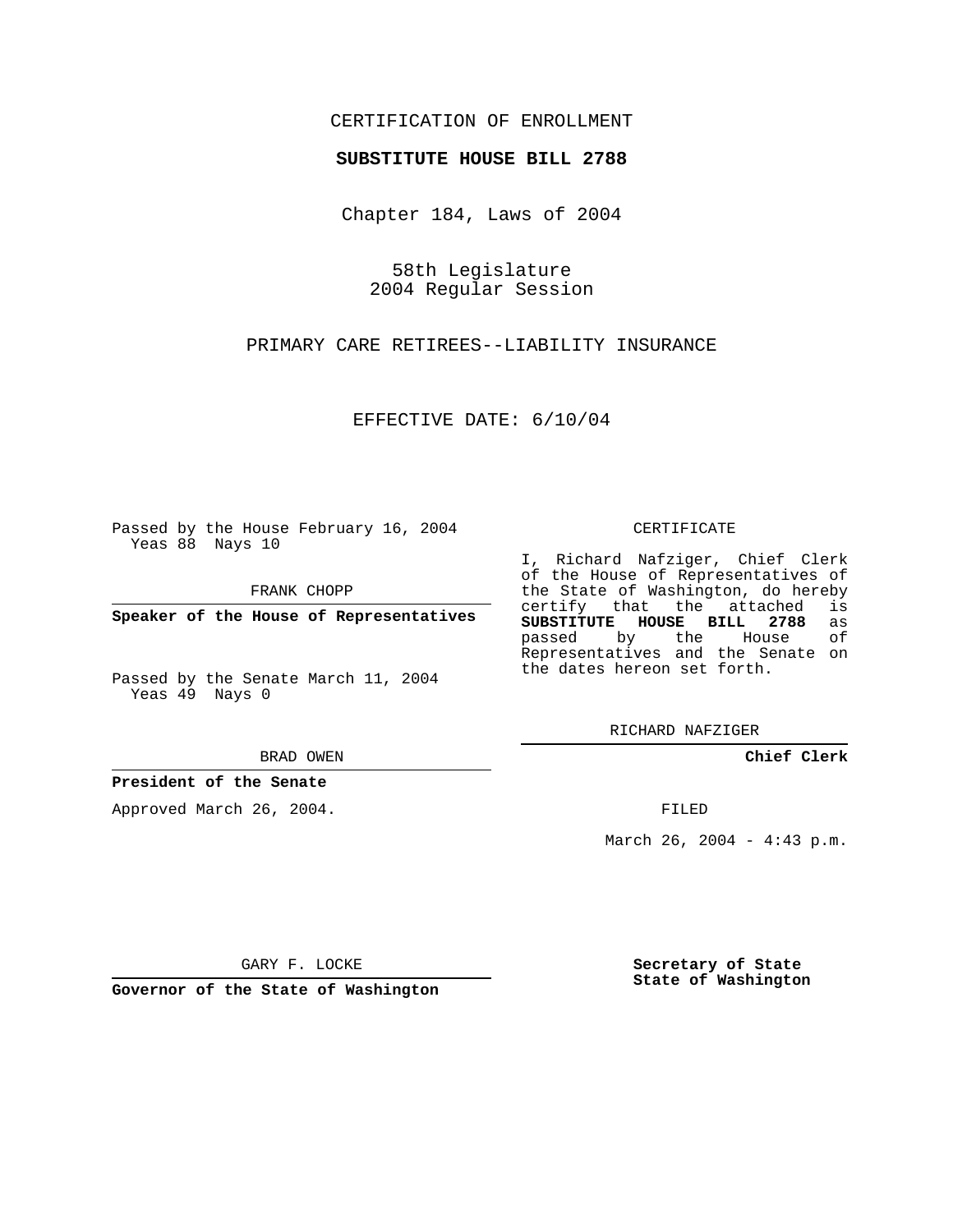# **SUBSTITUTE HOUSE BILL 2788** \_\_\_\_\_\_\_\_\_\_\_\_\_\_\_\_\_\_\_\_\_\_\_\_\_\_\_\_\_\_\_\_\_\_\_\_\_\_\_\_\_\_\_\_\_

\_\_\_\_\_\_\_\_\_\_\_\_\_\_\_\_\_\_\_\_\_\_\_\_\_\_\_\_\_\_\_\_\_\_\_\_\_\_\_\_\_\_\_\_\_

Passed Legislature - 2004 Regular Session

## **State of Washington 58th Legislature 2004 Regular Session**

**By** House Committee on Health Care (originally sponsored by Representatives Kessler, Schual-Berke, Cody, Morrell, Clibborn, Campbell, Moeller, Darneille, Buck and Kagi)

READ FIRST TIME 02/05/04.

 1 AN ACT Relating to the liability insurance program for retired 2 primary care providers volunteering to serve low-income patients; and 3 amending RCW 43.70.460 and 43.70.470.

4 BE IT ENACTED BY THE LEGISLATURE OF THE STATE OF WASHINGTON:

 5 **Sec. 1.** RCW 43.70.460 and 1993 c 492 s 276 are each amended to 6 read as follows:

 (1) The department may establish a program to purchase and maintain liability malpractice insurance for retired primary care providers who 9 provide primary health care services ((at community clinics)) to low-income patients. The following conditions apply to the program:

11 (a) Primary health care services shall be provided at ((community)) 12 clinics serving low-income patients that are public or private tax-13 exempt corporations or other established practice settings as defined 14 by the department;

15 (b) Primary health care services provided at the clinics shall be 16 offered to low-income patients based on their ability to pay;

17 (c) Retired primary care providers providing health care services 18 shall not receive compensation for their services; and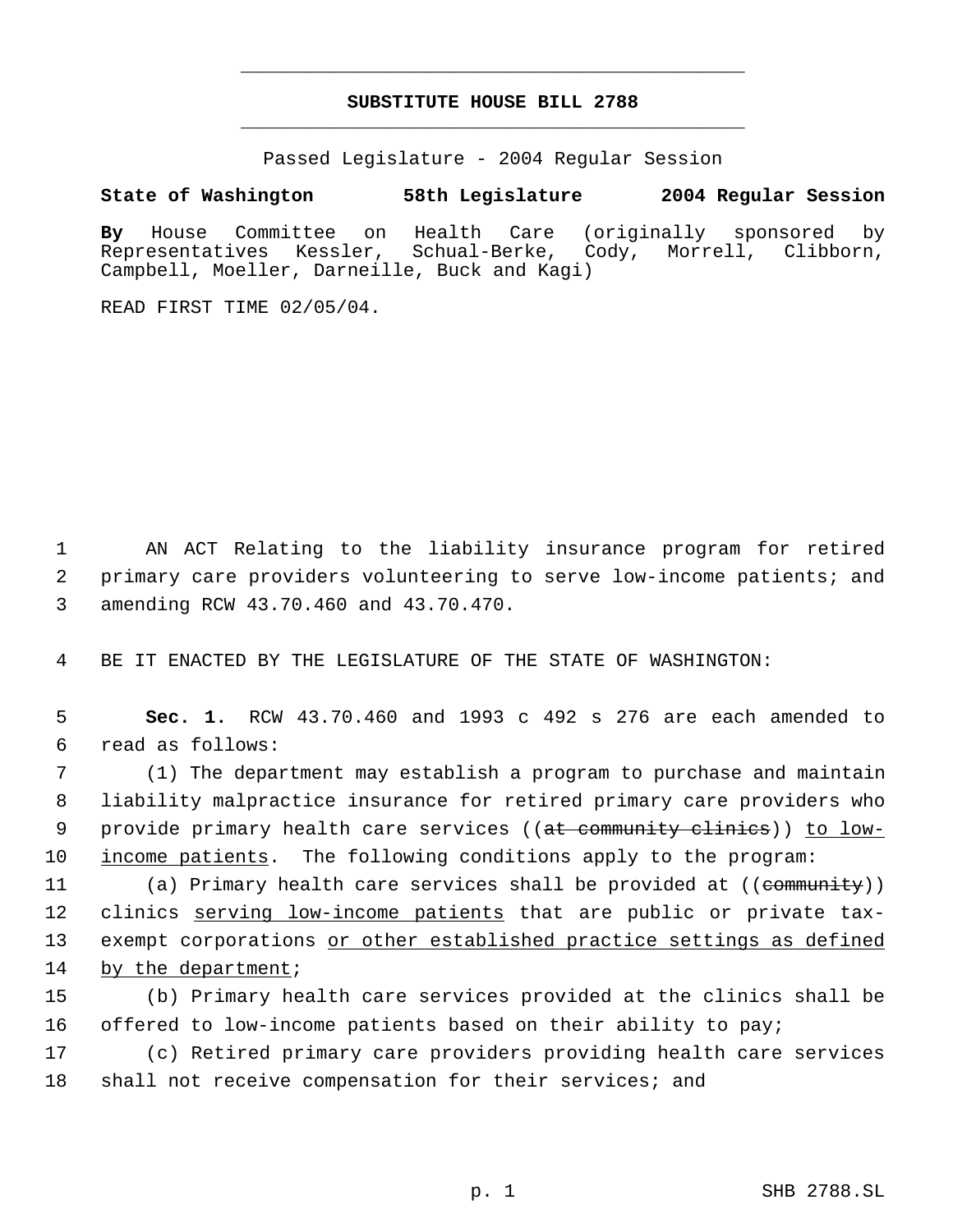(d) The department shall contract only with a liability insurer authorized to offer liability malpractice insurance in the state.

 (2) This section and RCW 43.70.470 shall not be interpreted to require a liability insurer to provide coverage to a primary care provider should the insurer determine that coverage should not be offered to a ((physician [primary care provider])) primary care provider because of past claims experience or for other appropriate reasons.

 (3) The state and its employees who operate the program shall be immune from any civil or criminal action involving claims against 11 clinics or ((physicians [primary care providers])) primary care 12 providers that provided health care services under this section and RCW 43.70.470. This protection of immunity shall not extend to any clinic or primary care provider participating in the program.

 (4) The department may monitor the claims experience of retired 16 ((physicians [primary care providers])) primary care providers covered by liability insurers contracting with the department.

 (5) The department may provide liability insurance under chapter 113, Laws of 1992 only to the extent funds are provided for this 20 purpose by the legislature. If there are insufficient funds to support all applications for liability insurance coverage, priority shall be 22 given to those retired primary care providers working at clinics 23 operated by public or private tax-exempt corporations rather than clinics operated by for-profit corporations.

 **Sec. 2.** RCW 43.70.470 and 1993 c 492 s 277 are each amended to read as follows:

 The department may establish by rule the conditions of participation in the liability insurance program by retired primary 29 care providers at clinics utilizing retired ((physicians [primary care 30 providers])) primary care providers for the purposes of this section and RCW 43.70.460. These conditions shall include, but not be limited to, the following:

 (1) The participating primary care provider associated with the clinic shall hold a valid license to practice as a physician under chapter 18.71 or 18.57 RCW, a naturopath under chapter 18.36A RCW, a physician assistant under chapter 18.71A or 18.57A RCW, an advanced registered nurse practitioner under chapter 18.88 RCW, a dentist under